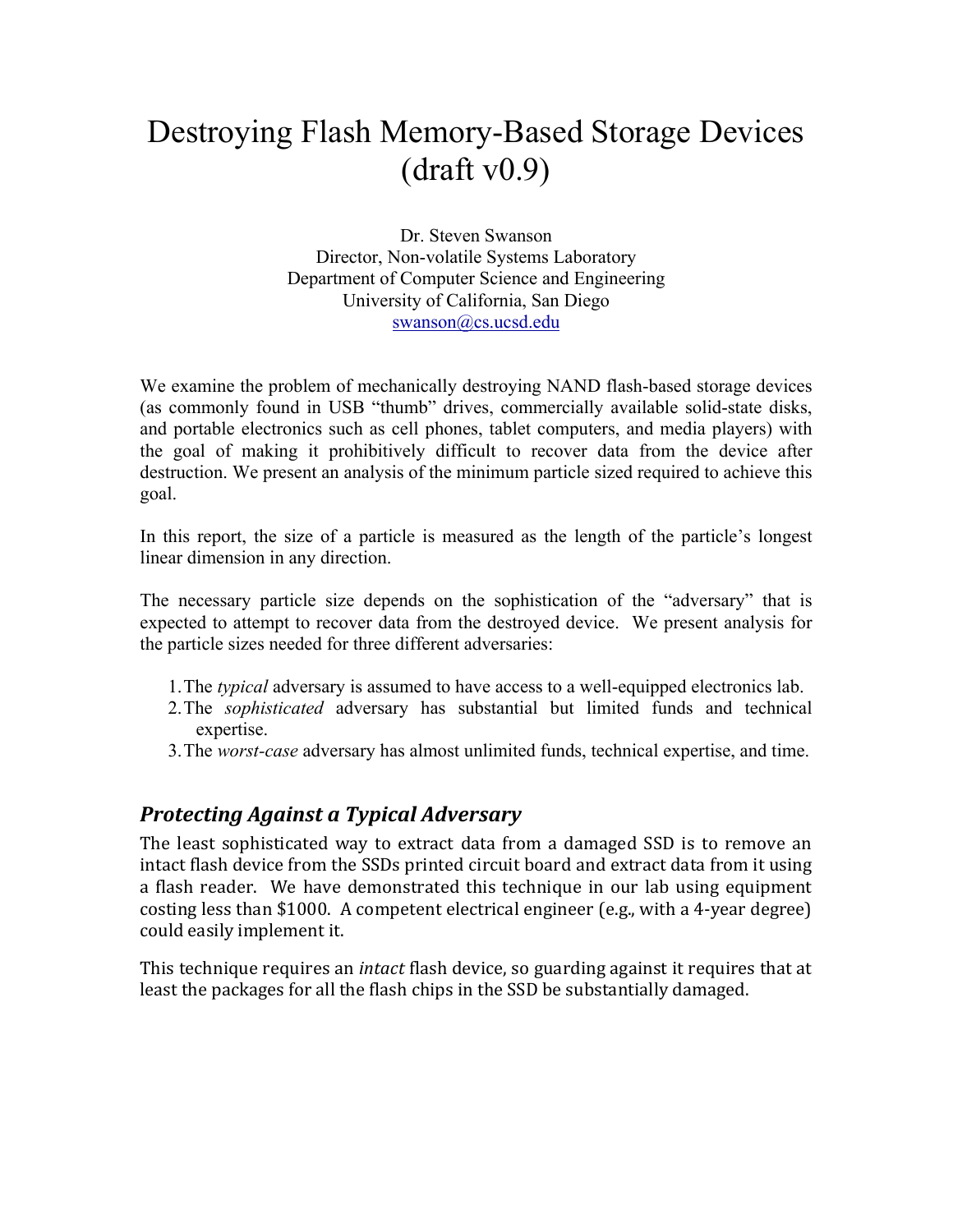Currently available flash devices come in range of packages. The table below summarizes the dimensions of each (Data from Open NAND Flash Interface standard version 2.3 and measurements in our lab):

| Package Type   | width<br>(mm) | height<br>(mm) |
|----------------|---------------|----------------|
| $LGA-52$       | 14            | 18             |
| <b>BGA-63</b>  | 10            | 10             |
| zBGA-100       | 12            | 18             |
| <b>TSOP-48</b> | 18            | 12             |

Table 1: Flash device package sizes.

The smallest package (BGA-63) is 10mm on a side. This means that particle sizes less than  $10 \text{ mm}$  will ensure that no flash packages remains intact. To be conservative, we recommend 75% of this value or 7.5mm.

However, the BGA-63 package is not very common. The other packages are more common, and would allow larger particle sizes without compromising safety. The difficulty is in knowing what package a particular SSD uses without opening it. The conservative option is to assume it is BGA-63.

Since these package dimensions are standard, they will not change over time, so the minimum particle size will remain constant so long as new, smaller packaging standards do not enter wide use. To ensure that this guidance remains up to date, users should be in communication with flash manufacturers and standards bodies to keep abreast of any new packages that become common.

# *Protecting\*Against\*a\*Sophisticated\*Adversary*

We assume that the sophisticated adversary has access to an extremely well equipped laboratory and is capable of "deprocessing" flash devices to remove the ceramic or plastic package that protects the chip and supports the electrical connection via the package's pins. We further assume that the adversary can attach new bonding wires to the chips pads, effectively replacing the chips package and pins. This capability has been demonstrated by other researchers in other contexts, and the "deprocessing" step is available for hire commercially.

With this capability, it would be possible to remove a flash die from a damaged package and effectively repairing or replacing the damaged package. Once this was complete, extracting data from the device would be relatively easy. Since the flash packages are often larger than the chips inside, a smaller particle size may be required.

To prevent recovery by this type of adversary, the particle size must be small enough to ensure that the flash chip itself (rather than just the package) is broken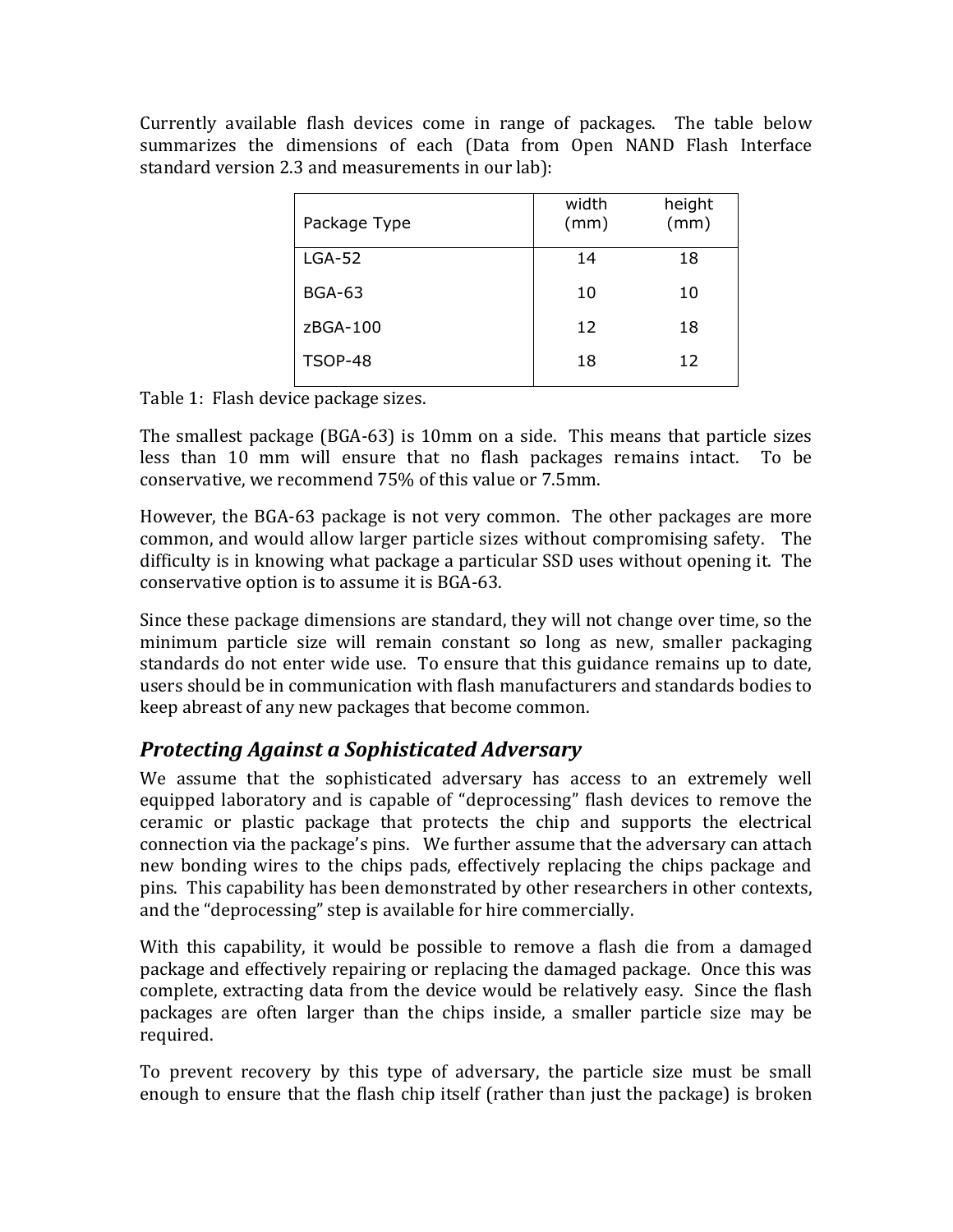into one or more pieces. A survey of flash devices produced in the last 5 years shows flash die sizes are relatively constant and range from  $116$  to 230 mm<sup>2</sup> with the shortest dimension ranging from 10 to 15mm. To be conservative, we would suggest targeting a particle size  $1/2$  of this size so reducing SSDs to particles between 5 and 7.5mm in size is sufficient.

## **Protecting Against the Worst-Case Adversary**

To protect data from the worst-case adversary (i.e., one with nearly unbounded amount of time, money, and expertise) we assume that we must prevent data recovery via techniques that are known to work as well as those that may (eventually) be possible.

Flash arrays are composed of many pages. Depending on the manufacturer, the pages contain between 2048 and 16384 bytes. The bytes in a single page are typically consecutive bytes from a single file. Because of the complex remapping algorithms that SSDs utilize the data on consecutive *pages* is not necessarily related, although they may be.

Our analysis assumes that it is sufficient to guarantee that no single page remains intact. That is, that after destruction, the contents of each page should be spread across at least two fragments of the flash chip. This means the acceptable particle size after destruction should be less than the maximum dimension of a single page. In this analysis, we aim for particles that will contain no more than one half a page worth of data. Therefore, the minimum particle size is one half the maximum dimension of a single page.

The number of bits in a page and the "feature size" of the chip determine the physical size of a page. The feature size is measured in nanometers (nm) and is the length of the smallest feature that the chip's manufacturer can create in a given lithographic chip manufacturing process. Manufacturers use the feature size to differentiate between different manufacturing process generations. For instance, a "22nm flash chip" is manufactured in a process with a 22nm minimum feature size. We will refer to the minimum feature size as *F.* 

Flash organizes the bits within pages by interleaving the bits from two pages in a single row. A physical structure that measures 2F on a side stores a single bit from a page. The figure below illustrates:

 $2F$ 

| bit 0 | bit 0 | bit 1 | bit 1 | $\vert$ bit 2 | Page 0,   Page 1,   Page 0,   Page 1,   Page 0,   Page 1,  <br>bit 2 | $\sim 100$                      | Page 0, $ $ Page 1, $ $<br>bit 8192 bit 8192 |
|-------|-------|-------|-------|---------------|----------------------------------------------------------------------|---------------------------------|----------------------------------------------|
| bit 0 | bit 0 | bit 1 | bit 1 | bit 2         | Page 2,   Page 3,   Page 2,   Page 3,   Page 2,   Page 3,  <br>bit 2 | $\mathbf{r} \cdot \mathbf{r}$ . | Page 2,   Page 3,  <br>bit 8192 bit 8192     |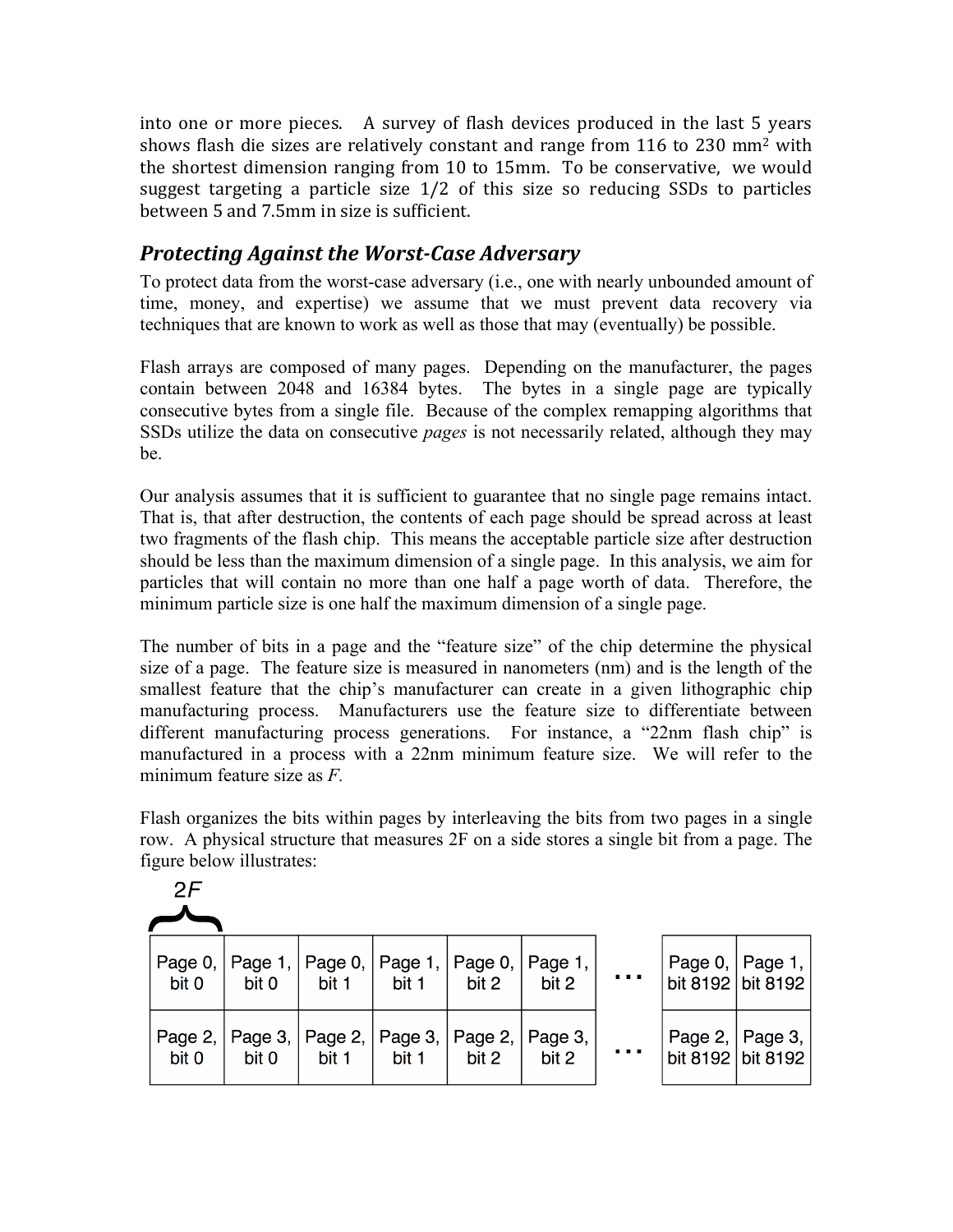As a result the width of a single page is given by twice the page size in bits multiplied by 2*F* divided by 2 (since we want particles that contain no more than one half a page worth of data).

Using this relation, we can calculate the maximum allowable particle size for a particular page size and process generation. The table gives the values for current and projected several generations of flash memories and several common page sizes (projects from the International Technology Roadmap for Semiconductors 2010 update). Flash manufacturers are currently use 19nm feature sizes, which is ahead of the ITRS projections.

|                      | <b>Process Generation</b> |      |                  |                  |      |      |      |
|----------------------|---------------------------|------|------------------|------------------|------|------|------|
| Year of Introduction |                           | 2011 | 2013             | 2015             | 2018 | 2020 | 2022 |
| <b>Feature Size</b>  | 65 <sub>nm</sub>          | 24nm | 20 <sub>nm</sub> | 18 <sub>nm</sub> | 13nm | 11nm | 8nm  |
| 2 KB/page            | 2.1                       | 0.7  | 0.6              | 0.5              | 0.4  | 0.3  | 0.2  |
| 4 KB/page            | 4.2                       | 1.5  | 1.3              | 1.1              | 0.8  | 0.7  | 0.5  |
| 8 KB/page            | 8.5                       | 3.1  | 2.6              | 2.3              | 1.7  | 1.4  | 1.0  |
| 16 KB/page           | 17.0                      | 6.2  | 5.2              | 4.7              | 3.4  | 2.8  | 2.0  |
| 32 KB/page           | 34.0                      | 12.5 | 10.4             | 9.4              | 6.8  | 5.7  | 4.1  |

#### **Allowable Particle Diameter by Process Generation and Page Size (in mm)**

Table 2: Maximum allowable particle sizes for the worst-case adversary.

As process technology improves, the allowable particle size drops. However, at smaller feature sizes, manufacturers tend to move toward larger pages, potentially increases the allowable particle size. However, there is not a consistent "rule of thumb" that relates the two.

### *Conclusions\*and\*Limitations*

Our analysis shows that for all but the most well-funded, skillful, and determined adversary a particle size of 5mm will ensure that data is not recoverable from the flash chips inside an SSD. If more information is available about the particular flash device or packaging standard the SSD uses larger particle sizes may be acceptable as well. However, reliably determining that information on a per-SSD basis is probably impractical in practice.

For the "worst case" adversaries, much smaller particles are required to prevent recovery and the particle sizes decreases with advanced in flash manufacturing technology. Currently available SSD will require reduction to particles with maximum diameters of between  $0.5$  and  $2.5$  mm, and future SSDs may require particles as small as 0.2mm.